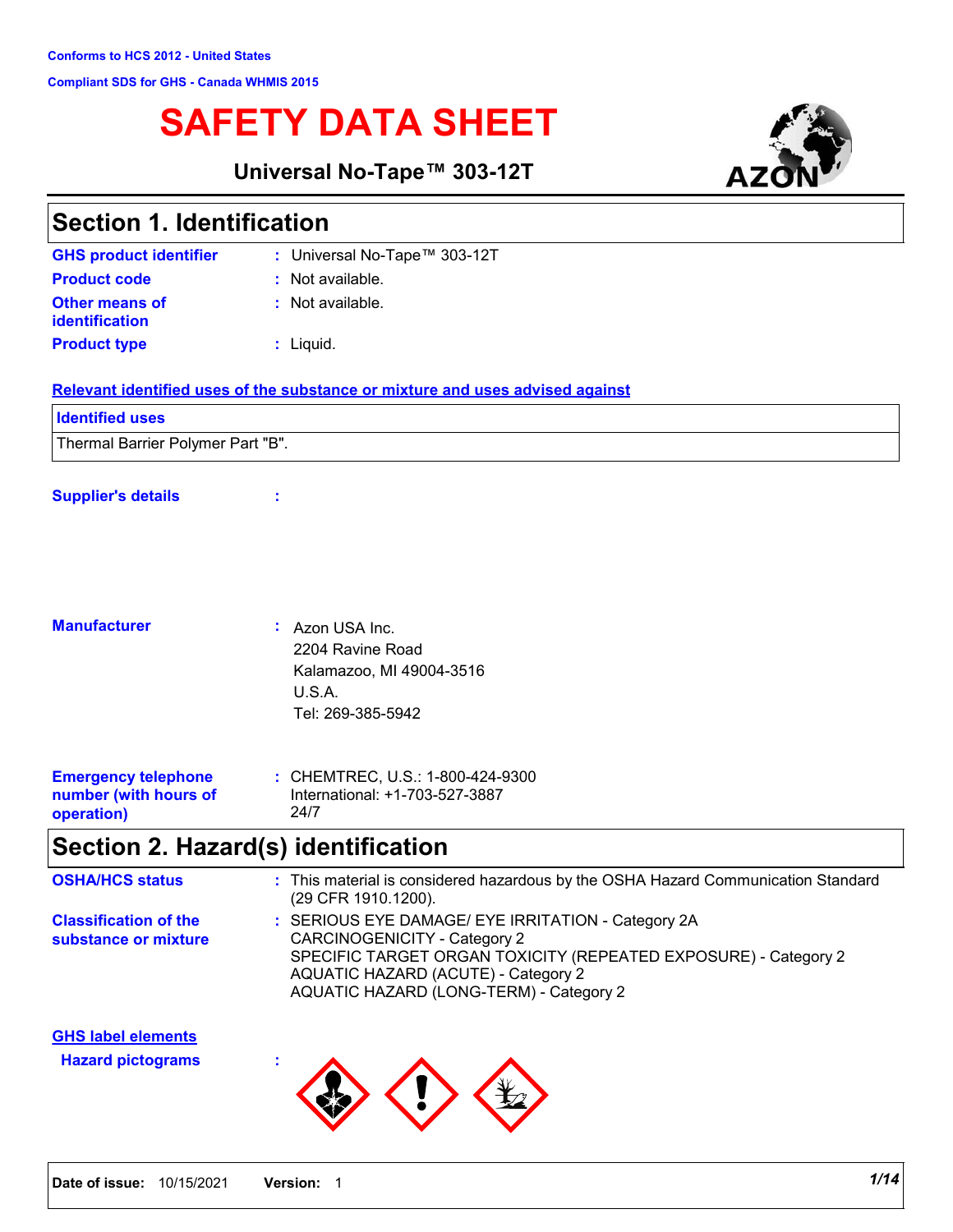## **Section 2. Hazard(s) identification**

| <b>Signal word</b>                              | $:$ Warning                                                                                                                                                                                                                                                                                                                                     |
|-------------------------------------------------|-------------------------------------------------------------------------------------------------------------------------------------------------------------------------------------------------------------------------------------------------------------------------------------------------------------------------------------------------|
| <b>Hazard statements</b>                        | : H319 - Causes serious eye irritation.<br>H351 - Suspected of causing cancer.<br>H373 - May cause damage to organs through prolonged or repeated exposure.<br>H411 - Toxic to aquatic life with long lasting effects.                                                                                                                          |
| <b>Precautionary statements</b>                 |                                                                                                                                                                                                                                                                                                                                                 |
| <b>Prevention</b>                               | : P201 - Obtain special instructions before use.<br>P202 - Do not handle until all safety precautions have been read and understood.<br>P280 - Wear protective gloves, protective clothing and eye or face protection.<br>P273 - Avoid release to the environment.<br>P260 - Do not breathe vapor.<br>P264 - Wash thoroughly after handling.    |
| <b>Response</b>                                 | : P391 - Collect spillage.<br>P308 + P313 - IF exposed or concerned: Get medical advice or attention.<br>P305 + P351 + P338 - IF IN EYES: Rinse cautiously with water for several minutes.<br>Remove contact lenses, if present and easy to do. Continue rinsing.<br>P337 + P313 - If eye irritation persists: Get medical advice or attention. |
| <b>Storage</b>                                  | : P405 - Store locked up.                                                                                                                                                                                                                                                                                                                       |
| <b>Disposal</b>                                 | : P501 - Dispose of contents and container in accordance with all local, regional, national<br>and international regulations.                                                                                                                                                                                                                   |
| <b>Hazards not otherwise</b><br>classified (US) | : None known.                                                                                                                                                                                                                                                                                                                                   |

## **Section 3. Composition/information on ingredients**

| Substance/mixture     | : Mixture          |
|-----------------------|--------------------|
| <b>Other means of</b> | $:$ Not available. |
| <i>identification</i> |                    |

| <b>Ingredient name</b>          | $%$ (w/w)  | <b>CAS number</b> |
|---------------------------------|------------|-------------------|
| 2,2' -Oxybisethanol             | $7 - 13$   | 111-46-6          |
| Diethylmethylbenzenediamine     | $ 3 - 7 $  | 68479-98-1        |
| l Ethanediol                    | $1 - 5$    | $107 - 21 - 1$    |
| Carbon black, respirable powder | $10.1 - 1$ | 1333-86-4         |

**United States: The exact percentage (concentration) in the composition has been withheld as a trade secret in accordance with paragraph (i) of §1910.1200.**

**Canada: The exact percentage (concentration) in the composition has been withheld as a trade secret in accordance with the amended HPR as of April 2018.**

**There are no additional ingredients present which, within the current knowledge of the supplier and in the concentrations applicable, are classified and hence require reporting in this section.**

**Occupational exposure limits, if available, are listed in Section 8.**

## **Section 4. First aid measures**

**Description of necessary first aid measures**

**Eye contact :**

: Immediately flush eyes with plenty of water, occasionally lifting the upper and lower eyelids. Check for and remove any contact lenses. Continue to rinse for at least 20 minutes. Get medical attention.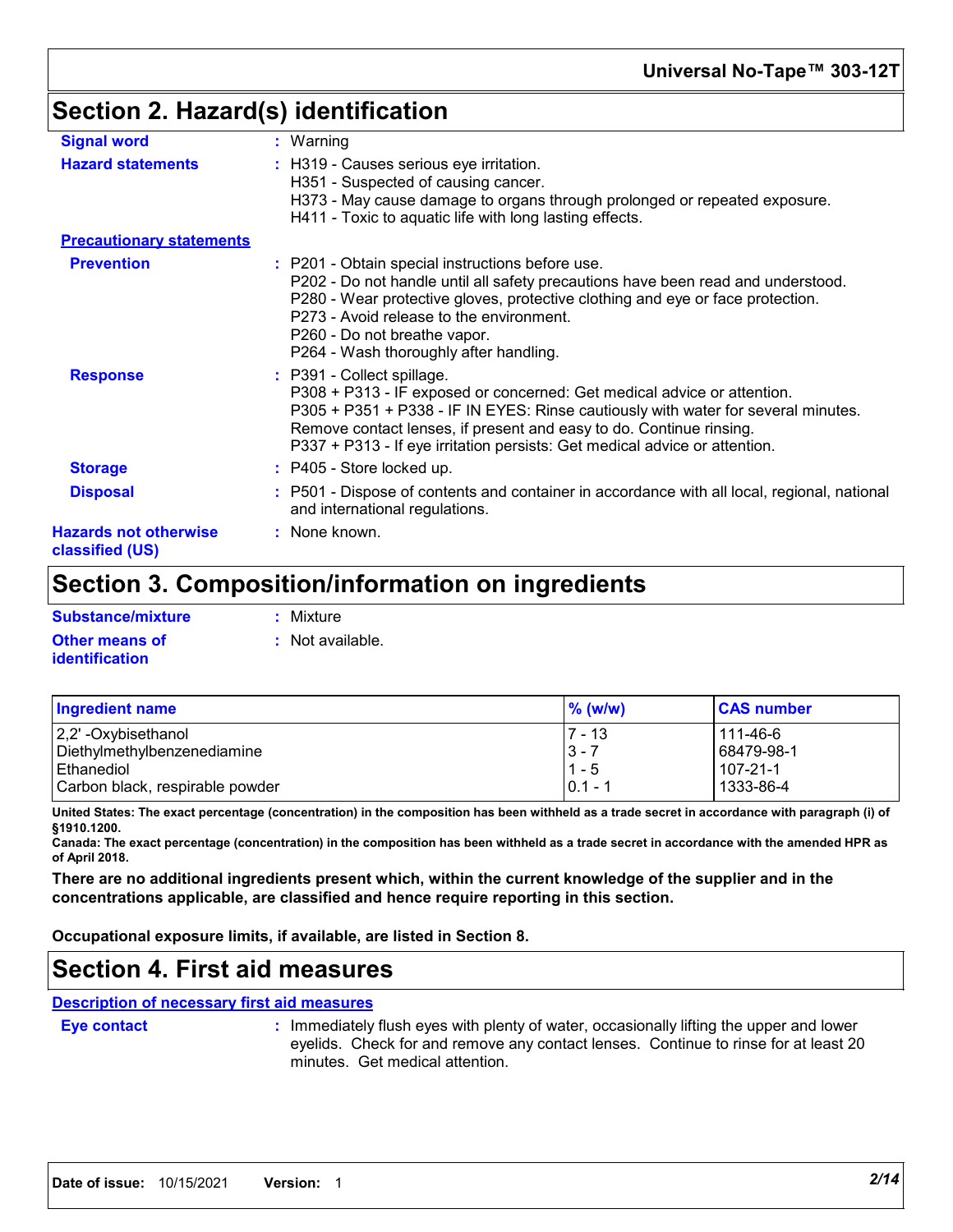## **Section 4. First aid measures**

| <b>Inhalation</b><br><b>Skin contact</b>           | : Remove victim to fresh air and keep at rest in a position comfortable for breathing. If<br>not breathing, if breathing is irregular or if respiratory arrest occurs, provide artificial<br>respiration or oxygen by trained personnel. It may be dangerous to the person providing<br>aid to give mouth-to-mouth resuscitation. Get medical attention. If unconscious, place<br>in recovery position and get medical attention immediately. Maintain an open airway.<br>Loosen tight clothing such as a collar, tie, belt or waistband. In case of inhalation of<br>decomposition products in a fire, symptoms may be delayed. The exposed person may<br>need to be kept under medical surveillance for 48 hours.<br>: Flush contaminated skin with plenty of water. Continue to rinse for at least 20 minutes. |
|----------------------------------------------------|-------------------------------------------------------------------------------------------------------------------------------------------------------------------------------------------------------------------------------------------------------------------------------------------------------------------------------------------------------------------------------------------------------------------------------------------------------------------------------------------------------------------------------------------------------------------------------------------------------------------------------------------------------------------------------------------------------------------------------------------------------------------------------------------------------------------|
|                                                    | Get medical attention. Wash clothing before reuse. Clean shoes thoroughly before<br>reuse.                                                                                                                                                                                                                                                                                                                                                                                                                                                                                                                                                                                                                                                                                                                        |
| <b>Ingestion</b>                                   | : Wash out mouth with water. Remove dentures if any. If material has been swallowed<br>and the exposed person is conscious, give small quantities of water to drink. Stop if the<br>exposed person feels sick as vomiting may be dangerous. Do not induce vomiting<br>unless directed to do so by medical personnel. If vomiting occurs, the head should be<br>kept low so that vomit does not enter the lungs. Get medical attention. Never give<br>anything by mouth to an unconscious person. If unconscious, place in recovery position<br>and get medical attention immediately. Maintain an open airway. Loosen tight clothing<br>such as a collar, tie, belt or waistband.                                                                                                                                 |
| Most important symptoms/effects, acute and delayed |                                                                                                                                                                                                                                                                                                                                                                                                                                                                                                                                                                                                                                                                                                                                                                                                                   |
| <b>Potential acute health effects</b>              |                                                                                                                                                                                                                                                                                                                                                                                                                                                                                                                                                                                                                                                                                                                                                                                                                   |
| <b>Eye contact</b>                                 | : Causes serious eye irritation.                                                                                                                                                                                                                                                                                                                                                                                                                                                                                                                                                                                                                                                                                                                                                                                  |
| <b>Inhalation</b>                                  | : No known significant effects or critical hazards.                                                                                                                                                                                                                                                                                                                                                                                                                                                                                                                                                                                                                                                                                                                                                               |
| <b>Skin contact</b>                                | : No known significant effects or critical hazards.                                                                                                                                                                                                                                                                                                                                                                                                                                                                                                                                                                                                                                                                                                                                                               |
| <b>Ingestion</b>                                   | : No known significant effects or critical hazards.                                                                                                                                                                                                                                                                                                                                                                                                                                                                                                                                                                                                                                                                                                                                                               |
| <b>Over-exposure signs/symptoms</b>                |                                                                                                                                                                                                                                                                                                                                                                                                                                                                                                                                                                                                                                                                                                                                                                                                                   |
| <b>Eye contact</b>                                 | : Adverse symptoms may include the following:<br>pain or irritation<br>watering<br>redness                                                                                                                                                                                                                                                                                                                                                                                                                                                                                                                                                                                                                                                                                                                        |
| <b>Inhalation</b>                                  | : No known significant effects or critical hazards.                                                                                                                                                                                                                                                                                                                                                                                                                                                                                                                                                                                                                                                                                                                                                               |
| <b>Skin contact</b>                                | : No known significant effects or critical hazards.                                                                                                                                                                                                                                                                                                                                                                                                                                                                                                                                                                                                                                                                                                                                                               |
| <b>Ingestion</b>                                   | : No known significant effects or critical hazards.                                                                                                                                                                                                                                                                                                                                                                                                                                                                                                                                                                                                                                                                                                                                                               |
|                                                    | <u>Indication of immediate medical attention and special treatment needed, if necessary</u>                                                                                                                                                                                                                                                                                                                                                                                                                                                                                                                                                                                                                                                                                                                       |
| <b>Notes to physician</b>                          | : In case of inhalation of decomposition products in a fire, symptoms may be delayed.<br>The exposed person may need to be kept under medical surveillance for 48 hours.                                                                                                                                                                                                                                                                                                                                                                                                                                                                                                                                                                                                                                          |
| <b>Specific treatments</b>                         | : No specific treatment.                                                                                                                                                                                                                                                                                                                                                                                                                                                                                                                                                                                                                                                                                                                                                                                          |
| <b>Protection of first-aiders</b>                  | : No action shall be taken involving any personal risk or without suitable training. It may                                                                                                                                                                                                                                                                                                                                                                                                                                                                                                                                                                                                                                                                                                                       |

be dangerous to the person providing aid to give mouth-to-mouth resuscitation.

#### **See toxicological information (Section 11)**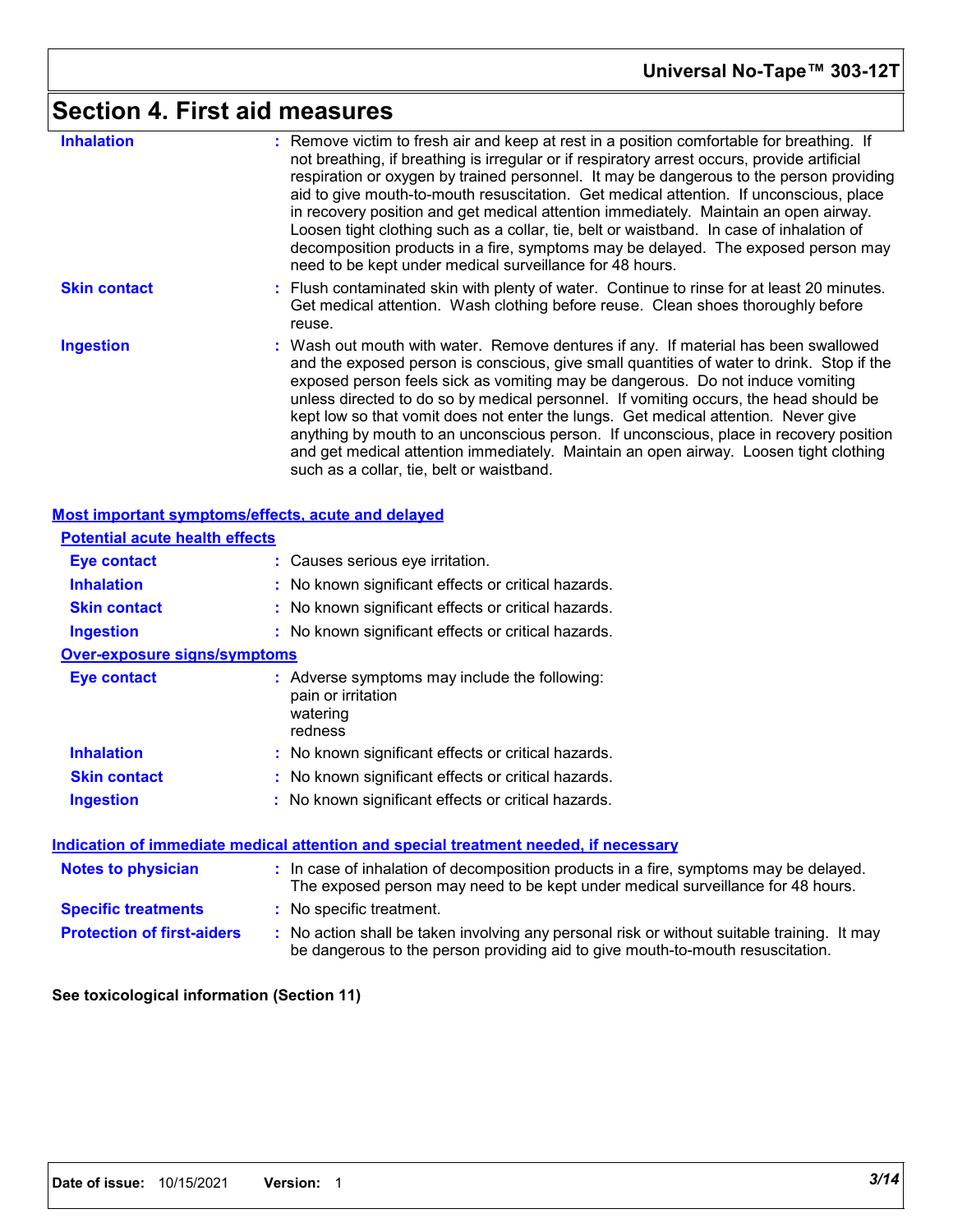## **Section 5. Fire-fighting measures**

| <b>Extinguishing media</b>                               |                                                                                                                                                                                                                                                                                                    |
|----------------------------------------------------------|----------------------------------------------------------------------------------------------------------------------------------------------------------------------------------------------------------------------------------------------------------------------------------------------------|
| <b>Suitable extinguishing</b><br>media                   | : Use an extinguishing agent suitable for the surrounding fire.                                                                                                                                                                                                                                    |
| <b>Unsuitable extinguishing</b><br>media                 | : None known.                                                                                                                                                                                                                                                                                      |
| <b>Specific hazards arising</b><br>from the chemical     | : In a fire or if heated, a pressure increase will occur and the container may burst. This<br>material is toxic to aquatic life with long lasting effects. Fire water contaminated with<br>this material must be contained and prevented from being discharged to any waterway,<br>sewer or drain. |
| <b>Hazardous thermal</b><br>decomposition products       | Decomposition products may include the following materials:<br>carbon dioxide<br>carbon monoxide<br>nitrogen oxides                                                                                                                                                                                |
| <b>Special protective actions</b><br>for fire-fighters   | Promptly isolate the scene by removing all persons from the vicinity of the incident if<br>there is a fire. No action shall be taken involving any personal risk or without suitable<br>training.                                                                                                  |
| <b>Special protective</b><br>equipment for fire-fighters | Fire-fighters should wear appropriate protective equipment and self-contained breathing<br>apparatus (SCBA) with a full face-piece operated in positive pressure mode.                                                                                                                             |

## **Section 6. Accidental release measures**

## **Personal precautions, protective equipment and emergency procedures**

| For non-emergency<br>personnel                        |  | : No action shall be taken involving any personal risk or without suitable training.<br>Evacuate surrounding areas. Keep unnecessary and unprotected personnel from<br>entering. Do not touch or walk through spilled material. Avoid breathing vapor or mist.<br>Provide adequate ventilation. Wear appropriate respirator when ventilation is<br>inadequate. Put on appropriate personal protective equipment.                                                                                                                                                                                                                                                                                           |  |
|-------------------------------------------------------|--|------------------------------------------------------------------------------------------------------------------------------------------------------------------------------------------------------------------------------------------------------------------------------------------------------------------------------------------------------------------------------------------------------------------------------------------------------------------------------------------------------------------------------------------------------------------------------------------------------------------------------------------------------------------------------------------------------------|--|
| For emergency responders :                            |  | If specialized clothing is required to deal with the spillage, take note of any information in<br>Section 8 on suitable and unsuitable materials. See also the information in "For non-<br>emergency personnel".                                                                                                                                                                                                                                                                                                                                                                                                                                                                                           |  |
| <b>Environmental precautions</b>                      |  | : Avoid dispersal of spilled material and runoff and contact with soil, waterways, drains<br>and sewers. Inform the relevant authorities if the product has caused environmental<br>pollution (sewers, waterways, soil or air). Water polluting material. May be harmful to<br>the environment if released in large quantities. Collect spillage.                                                                                                                                                                                                                                                                                                                                                          |  |
| Methods and materials for containment and cleaning up |  |                                                                                                                                                                                                                                                                                                                                                                                                                                                                                                                                                                                                                                                                                                            |  |
| <b>Small spill</b>                                    |  | : Stop leak if without risk. Move containers from spill area. Dilute with water and mop up<br>if water-soluble. Alternatively, or if water-insoluble, absorb with an inert dry material and<br>place in an appropriate waste disposal container. Dispose of via a licensed waste<br>disposal contractor.                                                                                                                                                                                                                                                                                                                                                                                                   |  |
| <b>Large spill</b>                                    |  | Stop leak if without risk. Move containers from spill area. Approach release from<br>upwind. Prevent entry into sewers, water courses, basements or confined areas. Wash<br>spillages into an effluent treatment plant or proceed as follows. Contain and collect<br>spillage with non-combustible, absorbent material e.g. sand, earth, vermiculite or<br>diatomaceous earth and place in container for disposal according to local regulations<br>(see Section 13). Dispose of via a licensed waste disposal contractor. Contaminated<br>absorbent material may pose the same hazard as the spilled product. Note: see<br>Section 1 for emergency contact information and Section 13 for waste disposal. |  |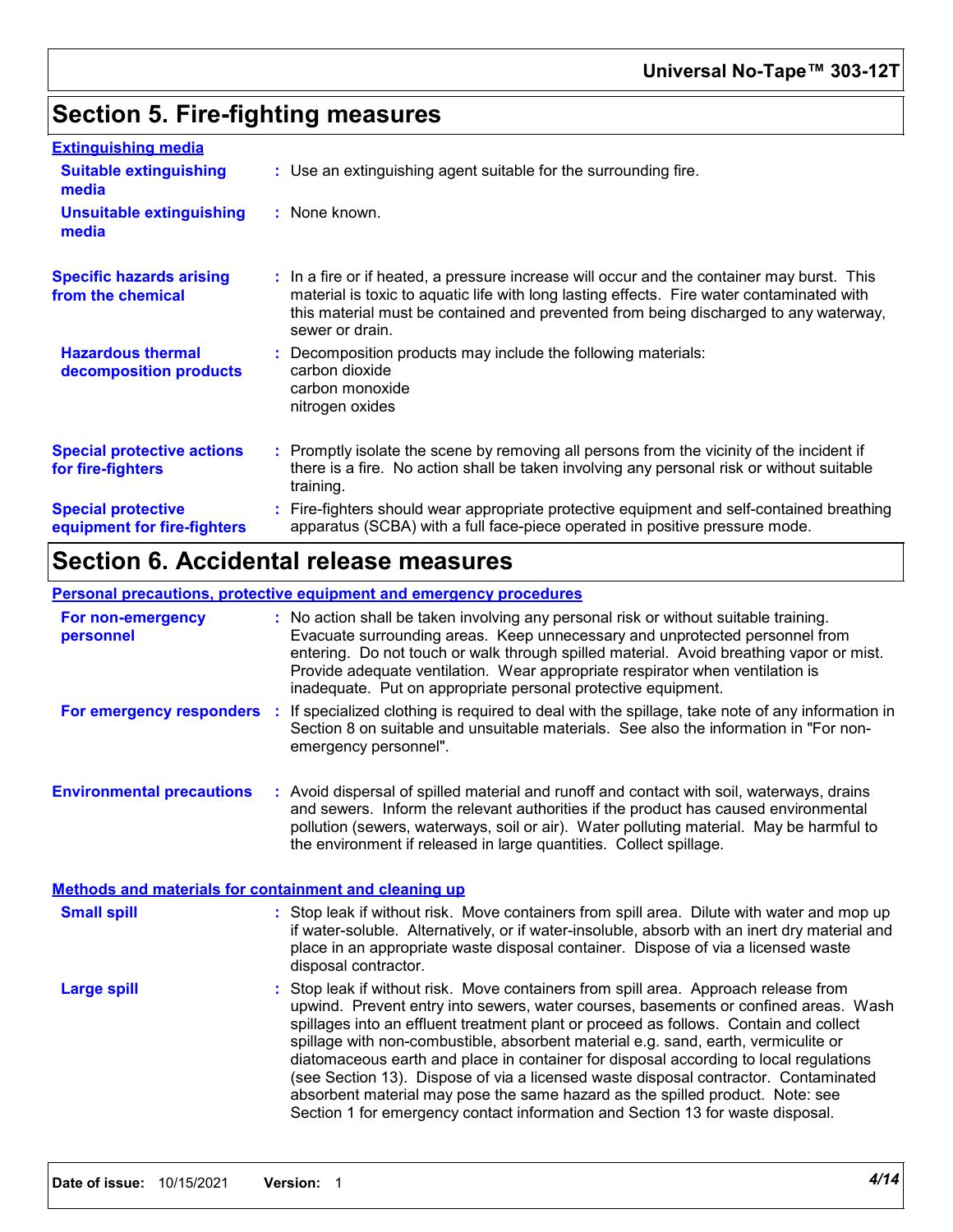## **Section 7. Handling and storage**

## **Precautions for safe handling**

| <b>Protective measures</b>                                                       | : Put on appropriate personal protective equipment (see Section 8). Avoid exposure -<br>obtain special instructions before use. Do not handle until all safety precautions have<br>been read and understood. Do not get in eyes or on skin or clothing. Do not breathe<br>vapor or mist. Do not ingest. Avoid release to the environment. If during normal use<br>the material presents a respiratory hazard, use only with adequate ventilation or wear<br>appropriate respirator. Keep in the original container or an approved alternative made<br>from a compatible material, kept tightly closed when not in use. Empty containers retain<br>product residue and can be hazardous. Do not reuse container. |  |
|----------------------------------------------------------------------------------|-----------------------------------------------------------------------------------------------------------------------------------------------------------------------------------------------------------------------------------------------------------------------------------------------------------------------------------------------------------------------------------------------------------------------------------------------------------------------------------------------------------------------------------------------------------------------------------------------------------------------------------------------------------------------------------------------------------------|--|
| <b>Advice on general</b><br>occupational hygiene                                 | : Eating, drinking and smoking should be prohibited in areas where this material is<br>handled, stored and processed. Workers should wash hands and face before eating,<br>drinking and smoking. See also Section 8 for additional information on hygiene<br>measures. Remove contaminated clothing and protective equipment before entering<br>eating areas.                                                                                                                                                                                                                                                                                                                                                   |  |
| <b>Conditions for safe storage,</b><br>including any<br><i>incompatibilities</i> | : Store in accordance with local regulations. Store in original container protected from<br>direct sunlight in a dry, cool and well-ventilated area, away from incompatible materials<br>(see Section 10) and food and drink. Store locked up. Keep container tightly closed<br>and sealed until ready for use. Containers that have been opened must be carefully<br>resealed and kept upright to prevent leakage. Do not store in unlabeled containers.<br>Use appropriate containment to avoid environmental contamination. See Section 10 for<br>incompatible materials before handling or use.                                                                                                             |  |

## **Section 8. Exposure controls/personal protection**

## **Control parameters**

### **United States**

## **Occupational exposure limits**

| <b>Exposure limits</b>                                 |
|--------------------------------------------------------|
| AIHA WEEL (United States, 7/2020).                     |
| TWA: 10 mg/m <sup>3</sup> 8 hours.                     |
| None.                                                  |
| ACGIH TLV (United States, 3/2020).                     |
| STEL: 10 mg/m <sup>3</sup> 15 minutes. Form: Inhalable |
| fraction. Aerosol only.                                |
| STEL: 50 ppm 15 minutes. Form: Vapor                   |
| fraction                                               |
| TWA: 25 ppm 8 hours. Form: Vapor fraction              |
| <b>ACGIH TLV (United States, 3/2020).</b>              |
| TWA: 3 mg/m <sup>3</sup> 8 hours. Form: Inhalable      |
| Ifraction                                              |
| NIOSH REL (United States, 10/2016).                    |
| TWA: $3.5 \text{ mg/m}^3$ 10 hours.                    |
| TWA: 0.1 mg of PAHs/cm <sup>3</sup> 10 hours.          |
| OSHA PEL (United States, 5/2018).                      |
| TWA: $3.5 \text{ mg/m}^3$ 8 hours.                     |
|                                                        |

## **Canada**

**Occupational exposure limits**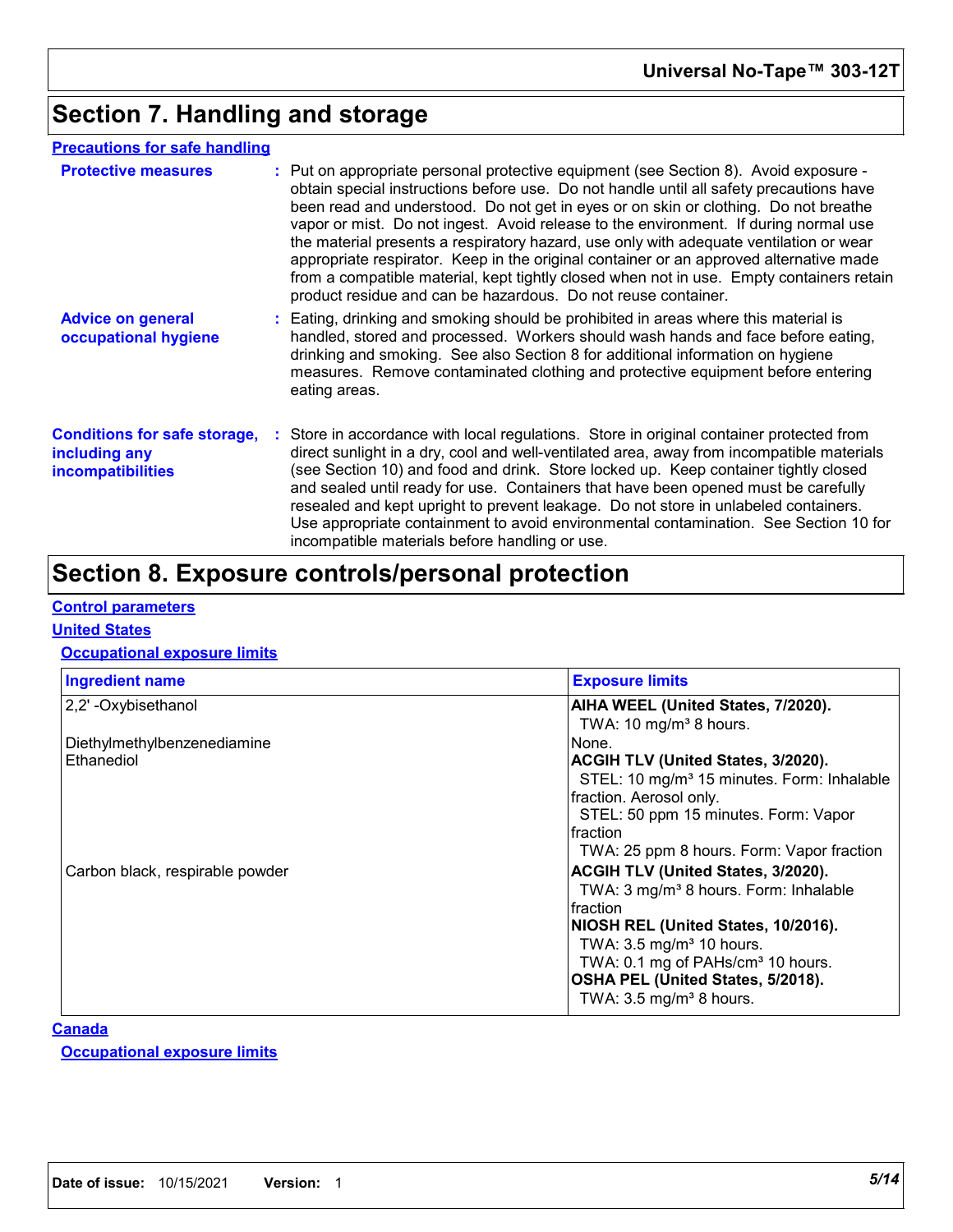# **Section 8. Exposure controls/personal protection**

| <b>Ingredient name</b>          | <b>Exposure limits</b>                                                                                                                                                                                                                                                                                                                                                                                                                                                                                                                                                                                                                                                                                                                                                                                                                        |
|---------------------------------|-----------------------------------------------------------------------------------------------------------------------------------------------------------------------------------------------------------------------------------------------------------------------------------------------------------------------------------------------------------------------------------------------------------------------------------------------------------------------------------------------------------------------------------------------------------------------------------------------------------------------------------------------------------------------------------------------------------------------------------------------------------------------------------------------------------------------------------------------|
| 2,2'-Oxybisethanol              | AIHA WEEL (United States, 7/2020).<br>TWA: 10 mg/m <sup>3</sup> 8 hours.                                                                                                                                                                                                                                                                                                                                                                                                                                                                                                                                                                                                                                                                                                                                                                      |
| Ethanediol                      | <b>CA British Columbia Provincial (Canada,</b><br>1/2020).<br>C: 100 mg/m <sup>3</sup> Form: Aerosol<br>TWA: 10 mg/m <sup>3</sup> 8 hours. Form: Particulate<br>STEL: 20 mg/m <sup>3</sup> 15 minutes. Form:<br>Particulate<br>C: 50 ppm Form: Vapor<br><b>CA Saskatchewan Provincial (Canada,</b><br>7/2013).<br>CEIL: 100 mg/m <sup>3</sup> Form: Aerosol<br>CA Ontario Provincial (Canada, 6/2019).<br>Ceiling Limit: 10 mg/m <sup>3</sup> Form: Inhalable<br>particulate matter. Aerosol only.<br>STEL: 50 ppm 15 minutes. Form: Vapor<br>fraction<br>TWA: 25 ppm 8 hours. Form: Vapor fraction<br>CA Quebec Provincial (Canada, 7/2019).<br>STEV: 50 ppm 15 minutes. Form: Vapor and<br>mist<br>STEV: 127 mg/m <sup>3</sup> 15 minutes. Form: Vapor<br>and mist<br>CA Alberta Provincial (Canada, 6/2018).<br>$C: 100$ mg/m <sup>3</sup> |
| Carbon black, respirable powder | <b>CA British Columbia Provincial (Canada,</b><br>$1/2020$ ).<br>TWA: 3 mg/m <sup>3</sup> 8 hours. Form: Inhalable<br>CA Ontario Provincial (Canada, 6/2019).<br>TWA: 3 mg/m <sup>3</sup> 8 hours. Form: Inhalable<br>particulate matter.<br>CA Alberta Provincial (Canada, 6/2018).<br>8 hrs OEL: 3.5 mg/m <sup>3</sup> 8 hours.<br>CA Quebec Provincial (Canada, 7/2019).<br>TWAEV: 3.5 mg/m <sup>3</sup> 8 hours.<br><b>CA Saskatchewan Provincial (Canada,</b><br>7/2013).<br>STEL: 7 mg/m <sup>3</sup> 15 minutes.<br>TWA: 3.5 mg/m <sup>3</sup> 8 hours.                                                                                                                                                                                                                                                                                |

| controls                                  | local exhaust ventilation or other engineering controls to keep worker exposure to<br>airborne contaminants below any recommended or statutory limits.                                                                                                                                                                                                                                            |
|-------------------------------------------|---------------------------------------------------------------------------------------------------------------------------------------------------------------------------------------------------------------------------------------------------------------------------------------------------------------------------------------------------------------------------------------------------|
| <b>Environmental exposure</b><br>controls | : Emissions from ventilation or work process equipment should be checked to ensure<br>they comply with the requirements of environmental protection legislation.                                                                                                                                                                                                                                  |
| Individual protection measures            |                                                                                                                                                                                                                                                                                                                                                                                                   |
| <b>Hygiene measures</b>                   | : Wash hands, forearms and face thoroughly after handling chemical products, before<br>eating, smoking and using the lavatory and at the end of the working period.<br>Appropriate techniques should be used to remove potentially contaminated clothing.<br>Wash contaminated clothing before reusing. Ensure that eyewash stations and safety<br>showers are close to the workstation location. |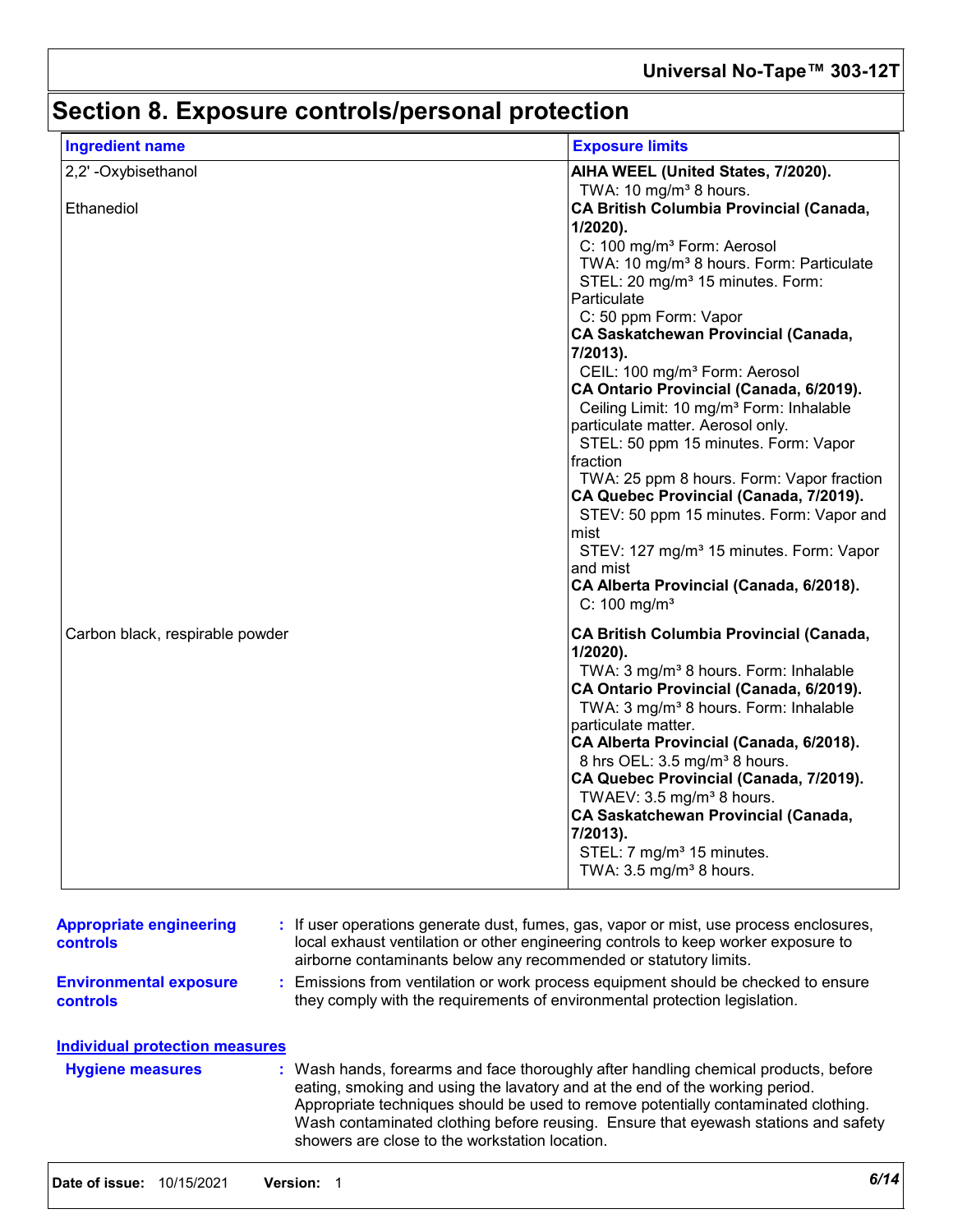# **Section 8. Exposure controls/personal protection**

| <b>Eye/face protection</b>    | : Safety eyewear complying with an approved standard should be used when a risk<br>assessment indicates this is necessary to avoid exposure to liquid splashes, mists,<br>gases or dusts. If contact is possible, the following protection should be worn, unless<br>the assessment indicates a higher degree of protection: chemical splash goggles.                                                                                                                                                                                                                                                                  |  |
|-------------------------------|------------------------------------------------------------------------------------------------------------------------------------------------------------------------------------------------------------------------------------------------------------------------------------------------------------------------------------------------------------------------------------------------------------------------------------------------------------------------------------------------------------------------------------------------------------------------------------------------------------------------|--|
| <b>Skin protection</b>        |                                                                                                                                                                                                                                                                                                                                                                                                                                                                                                                                                                                                                        |  |
| <b>Hand protection</b>        | : Chemical-resistant, impervious gloves complying with an approved standard should be<br>worn at all times when handling chemical products if a risk assessment indicates this is<br>necessary. Considering the parameters specified by the glove manufacturer, check<br>during use that the gloves are still retaining their protective properties. It should be<br>noted that the time to breakthrough for any glove material may be different for different<br>glove manufacturers. In the case of mixtures, consisting of several substances, the<br>protection time of the gloves cannot be accurately estimated. |  |
| <b>Body protection</b>        | : Personal protective equipment for the body should be selected based on the task being<br>performed and the risks involved and should be approved by a specialist before<br>handling this product.                                                                                                                                                                                                                                                                                                                                                                                                                    |  |
| <b>Other skin protection</b>  | : Appropriate footwear and any additional skin protection measures should be selected<br>based on the task being performed and the risks involved and should be approved by a<br>specialist before handling this product.                                                                                                                                                                                                                                                                                                                                                                                              |  |
| <b>Respiratory protection</b> | : Based on the hazard and potential for exposure, select a respirator that meets the<br>appropriate standard or certification. Respirators must be used according to a<br>respiratory protection program to ensure proper fitting, training, and other important<br>aspects of use.                                                                                                                                                                                                                                                                                                                                    |  |

## **Section 9. Physical and chemical properties and safety characteristics**

The conditions of measurement of all properties are at standard temperature and pressure unless otherwise indicated.

| <b>Appearance</b>                                 |    |                                                    |
|---------------------------------------------------|----|----------------------------------------------------|
| <b>Physical state</b>                             | t  | Liquid. [Clear.]                                   |
| Color                                             |    | Clear Purple to Black.                             |
| Odor                                              | t  | Slight.                                            |
| <b>Odor threshold</b>                             | t  | Not available.                                     |
| рH                                                |    | Not available.                                     |
| <b>Melting point/freezing point</b>               | t  | Not available.                                     |
| <b>Boiling point, initial boiling</b>             | t. | Not available.                                     |
| point, and boiling range                          |    |                                                    |
| <b>Flash point</b>                                | t  | Closed cup: $>93.33^{\circ}$ C ( $>200^{\circ}$ F) |
| <b>Evaporation rate</b>                           |    | Not available.                                     |
| <b>Flammability</b>                               |    | Not available.                                     |
| <b>Lower and upper explosion</b>                  | t. | Not available.                                     |
| limit/flammability limit                          |    |                                                    |
| <b>Vapor pressure</b>                             |    | Not available.                                     |
| <b>Relative vapor density</b>                     |    | Not available.                                     |
| <b>Relative density</b>                           |    | 1.072 to 1.084                                     |
| <b>Solubility</b>                                 |    | Not available.                                     |
| <b>Solubility in water</b>                        |    | Not available.                                     |
| <b>Miscible with water</b>                        | t  | Not available.                                     |
| <b>Partition coefficient: n-</b><br>octanol/water | t  | Not applicable.                                    |
| <b>Auto-ignition temperature</b>                  | t  | Not available.                                     |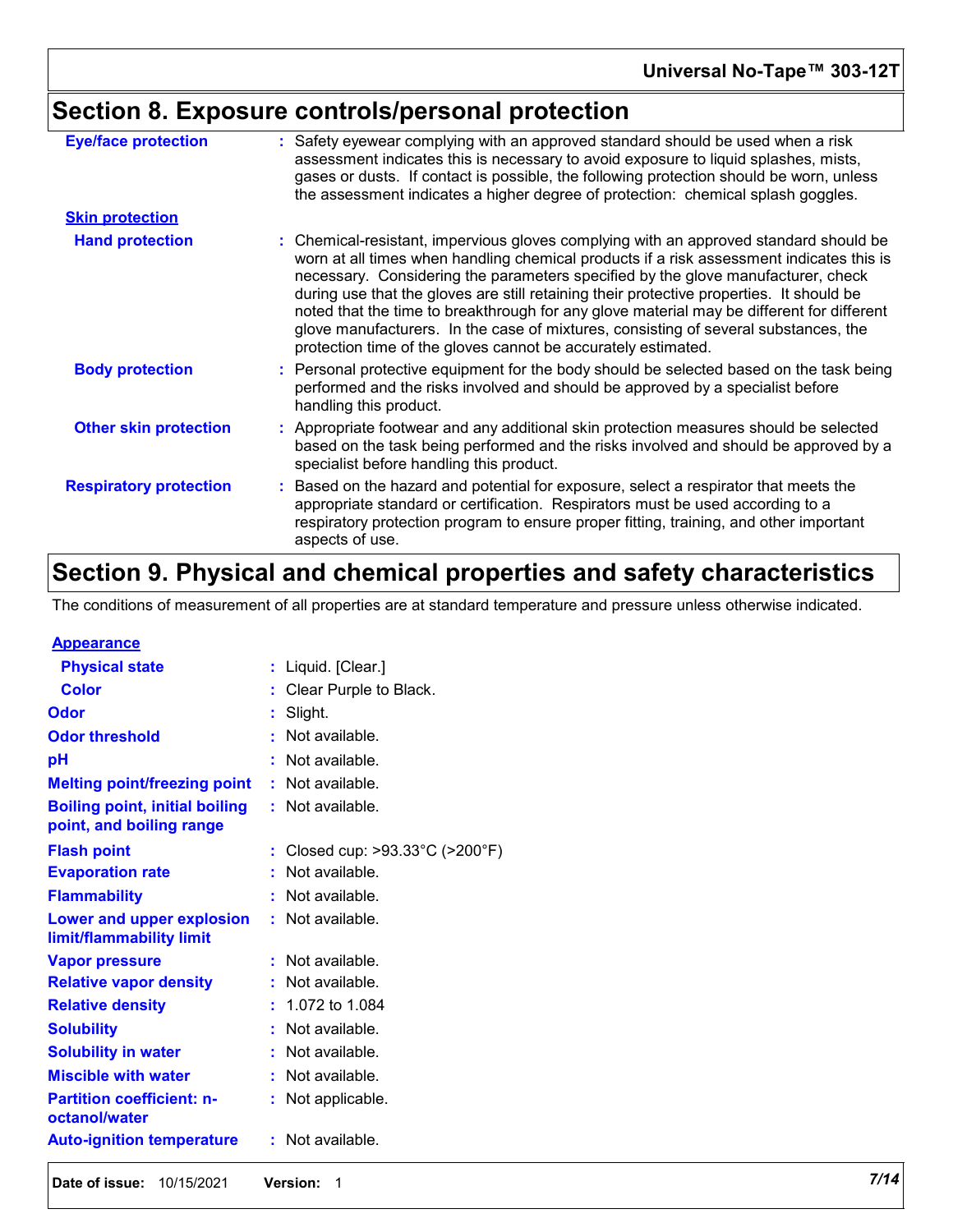## **Section 9. Physical and chemical properties and safety characteristics**

| <b>Decomposition temperature : Not available.</b> |                   |
|---------------------------------------------------|-------------------|
| Viscosity                                         | : Not available.  |
| Flow time (ISO 2431)                              | : Not available.  |
| <b>Particle characteristics</b>                   |                   |
| <b>Median particle size</b>                       | : Not applicable. |

## **Section 10. Stability and reactivity**

| <b>Reactivity</b>                            | : No specific test data related to reactivity available for this product or its ingredients.              |  |
|----------------------------------------------|-----------------------------------------------------------------------------------------------------------|--|
| <b>Chemical stability</b>                    | : The product is stable.                                                                                  |  |
| <b>Possibility of hazardous</b><br>reactions | : Under normal conditions of storage and use, hazardous reactions will not occur.                         |  |
| <b>Conditions to avoid</b>                   | No specific data.                                                                                         |  |
| <b>Incompatible materials</b>                | : Reactive or incompatible with the following materials: oxidizing materials.                             |  |
| <b>Hazardous decomposition</b><br>products   | : Under normal conditions of storage and use, hazardous decomposition products should<br>not be produced. |  |

## **Section 11. Toxicological information**

## **Information on toxicological effects**

### **Acute toxicity**

| <b>Product/ingredient name</b>          | <b>Result</b> | <b>Species</b> | <b>Dose</b>           | <b>Exposure</b> |
|-----------------------------------------|---------------|----------------|-----------------------|-----------------|
| $ 2,2$ ' -Oxybisethanol                 | LD50 Dermal   | Rabbit         | 11890 mg/kg           |                 |
|                                         | LD50 Oral     | Rat            | 12000 mg/kg           |                 |
| Diethylmethylbenzenediamine   LD50 Oral |               | Rat            | $ 472 \text{ mg/kg} $ |                 |
| l Ethanediol                            | LD50 Oral     | Rat            | 4700 mg/kg            |                 |
| Carbon black, respirable<br>powder      | LD50 Oral     | Rat            | >15400 mg/kg          |                 |

#### **Irritation/Corrosion**

| <b>Product/ingredient name</b> | <b>Result</b>            | <b>Species</b> | <b>Score</b> | <b>Exposure</b>  | <b>Observation</b>       |
|--------------------------------|--------------------------|----------------|--------------|------------------|--------------------------|
| 2,2'-Oxybisethanol             | Eyes - Mild irritant     | Rabbit         |              | 50 <sub>mg</sub> |                          |
|                                | Skin - Mild irritant     | Rabbit         |              | 500 mg           |                          |
| Ethanediol                     | Eyes - Mild irritant     | Rabbit         |              | 24 hours 500     |                          |
|                                |                          |                |              | mg               |                          |
|                                | Eyes - Mild irritant     | Rabbit         |              | hours 100        | $\overline{\phantom{a}}$ |
|                                |                          |                |              | mg               |                          |
|                                | Eyes - Moderate irritant | Rabbit         |              | 6 hours 1440     | $\overline{\phantom{a}}$ |
|                                |                          |                |              | mg               |                          |
|                                | Skin - Mild irritant     | Rabbit         |              | 555 mg           | $\overline{\phantom{0}}$ |

### **Sensitization**

There is no data available.

#### **Mutagenicity**

There is no data available.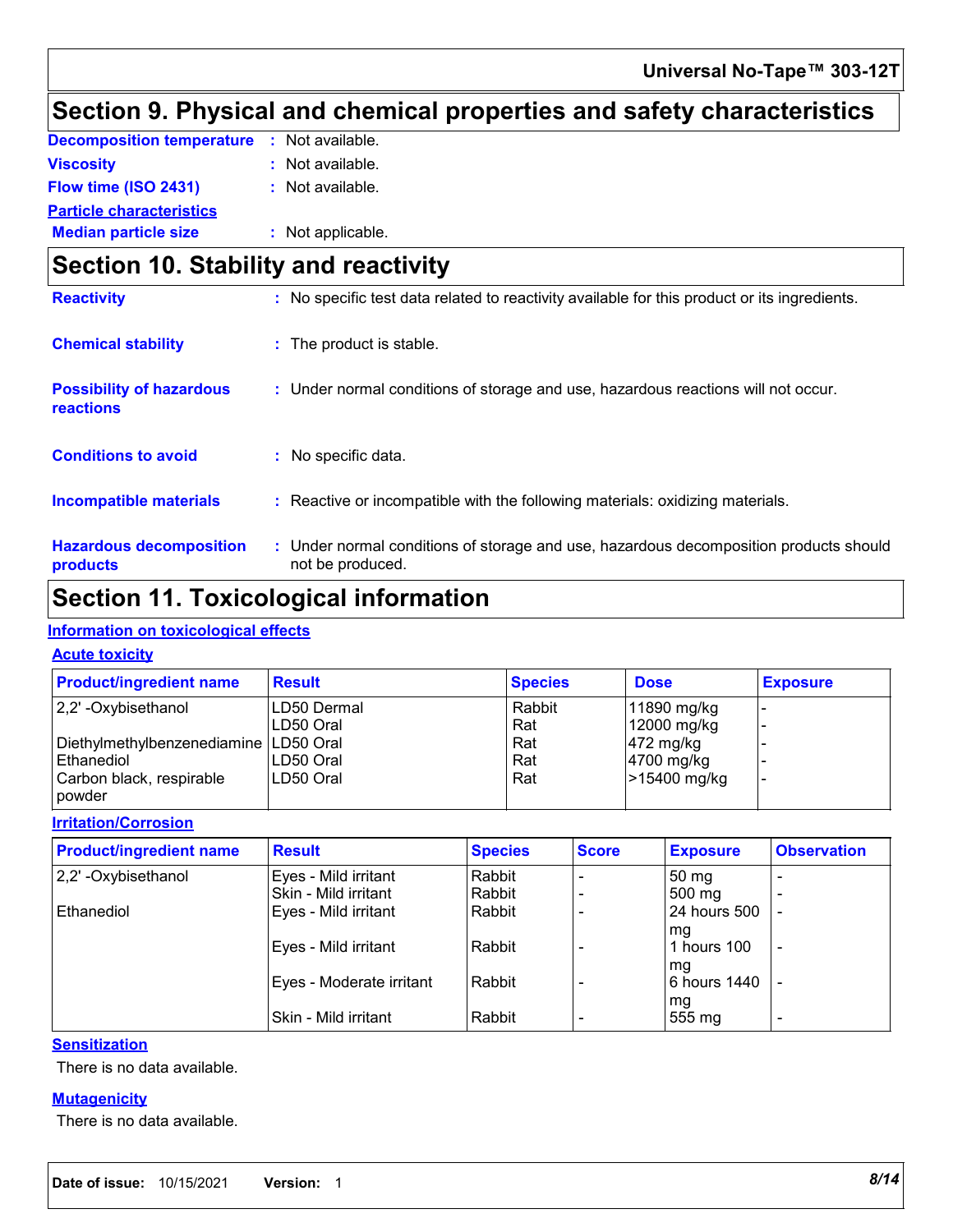## **Section 11. Toxicological information**

## **Carcinogenicity**

## **Classification United States**

| <b>Product/ingredient name</b>                | <b>OSHA</b>              | <b>IARC</b> | <b>NTP</b> |             |            |              |
|-----------------------------------------------|--------------------------|-------------|------------|-------------|------------|--------------|
| Carbon black, respirable<br>powder            | $\overline{\phantom{a}}$ | 2B          |            |             |            |              |
| <b>Classification Canada</b>                  |                          |             |            |             |            |              |
| <b>Product/ingredient name</b>                |                          |             |            | <b>IARC</b> | <b>NTP</b> | <b>ACGIH</b> |
| Ethanediol<br>Carbon black, respirable powder |                          |             |            | l2B         | -<br>-     | A4<br>IA3    |

#### **Reproductive toxicity**

There is no data available.

### **Teratogenicity**

There is no data available.

### **Specific target organ toxicity (single exposure)**

There is no data available.

#### **Specific target organ toxicity (repeated exposure)**

| <b>Name</b>                 | <b>Category</b> | <b>Route of</b><br>exposure | <b>Target organs</b> |
|-----------------------------|-----------------|-----------------------------|----------------------|
| Diethylmethylbenzenediamine | Category 2      |                             |                      |

#### **Aspiration hazard**

There is no data available.

| Information on the likely<br>routes of exposure                     | : Routes of entry anticipated: Oral, Dermal, Inhalation.                                   |
|---------------------------------------------------------------------|--------------------------------------------------------------------------------------------|
| <b>Potential acute health effects</b>                               |                                                                                            |
| <b>Eye contact</b>                                                  | : Causes serious eye irritation.                                                           |
| <b>Inhalation</b>                                                   | : No known significant effects or critical hazards.                                        |
| <b>Skin contact</b>                                                 | : No known significant effects or critical hazards.                                        |
| <b>Ingestion</b>                                                    | : No known significant effects or critical hazards.                                        |
|                                                                     | Symptoms related to the physical, chemical and toxicological characteristics               |
| <b>Eye contact</b>                                                  | : Adverse symptoms may include the following:<br>pain or irritation<br>watering<br>redness |
| <b>Inhalation</b>                                                   | : No known significant effects or critical hazards.                                        |
| <b>Skin contact</b>                                                 | : No known significant effects or critical hazards.                                        |
| <b>Ingestion</b>                                                    | : No known significant effects or critical hazards.                                        |
|                                                                     | Delayed and immediate effects and also chronic effects from short and long term exposure   |
| <b>Short term exposure</b><br><b>Potential immediate</b><br>effects | : No known significant effects or critical hazards.                                        |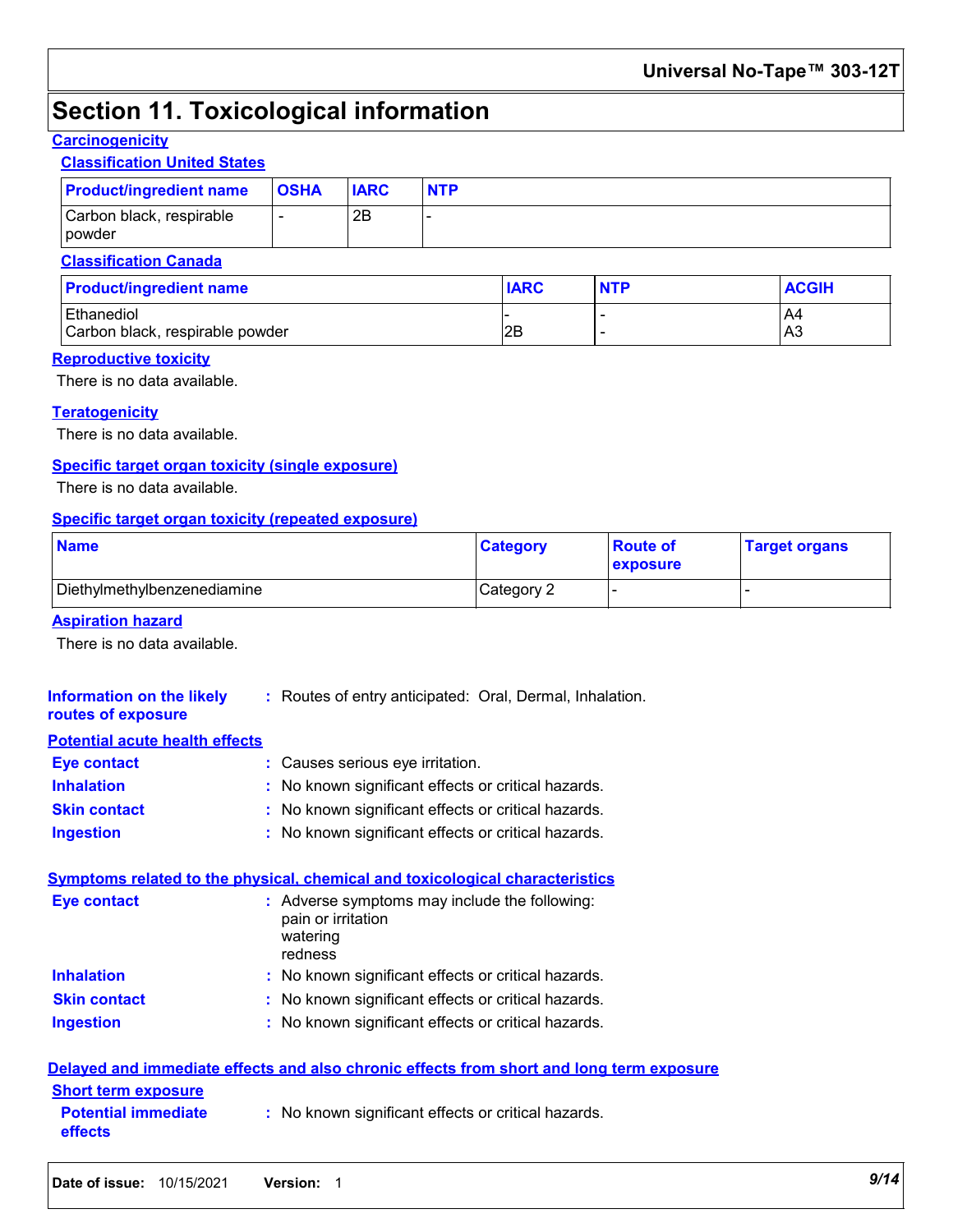## **Section 11. Toxicological information**

| <b>Potential delayed effects</b>             | : No known significant effects or critical hazards.                                         |
|----------------------------------------------|---------------------------------------------------------------------------------------------|
| <b>Long term exposure</b>                    |                                                                                             |
| <b>Potential immediate</b><br><b>effects</b> | : No known significant effects or critical hazards.                                         |
| <b>Potential delayed effects</b>             | : No known significant effects or critical hazards.                                         |
| <b>Potential chronic health effects</b>      |                                                                                             |
| <b>General</b>                               | : May cause damage to organs through prolonged or repeated exposure.                        |
| <b>Carcinogenicity</b>                       | : Suspected of causing cancer. Risk of cancer depends on duration and level of<br>exposure. |
| <b>Mutagenicity</b>                          | : No known significant effects or critical hazards.                                         |
| <b>Reproductive toxicity</b>                 | : No known significant effects or critical hazards.                                         |
|                                              |                                                                                             |

## **Numerical measures of toxicity**

## **Acute toxicity estimates**

| <b>Product/ingredient name</b>                                  | Oral (mg/<br>kg)            | <b>Dermal</b><br>(mg/kg)        | <b>Inhalation</b><br>(gases)<br>(ppm) | <b>Inhalation</b><br>(vapors)<br>(mg/l) | <b>Inhalation</b><br>dusts and<br>mists) (mg/ |
|-----------------------------------------------------------------|-----------------------------|---------------------------------|---------------------------------------|-----------------------------------------|-----------------------------------------------|
| 2,2'-Oxybisethanol<br>Diethylmethylbenzenediamine<br>Ethanediol | 2339.7<br>500<br>472<br>500 | 20580.3<br>11890<br>1100<br>N/A | N/A<br>N/A<br>N/A<br>N/A              | N/A<br>N/A<br>N/A<br>N/A                | N/A<br>N/A<br>N/A<br>N/A                      |

## **Section 12. Ecological information**

### **Toxicity**

| <b>Product/ingredient name</b>     | <b>Result</b>                        | <b>Species</b>                                | <b>Exposure</b> |
|------------------------------------|--------------------------------------|-----------------------------------------------|-----------------|
| 2,2' - Oxybisethanol               | Acute LC50 75200000 µg/L Fresh water | Fish - Pimephales promelas                    | 96 hours        |
| Ethanediol                         | Acute LC50 6900000 µg/L Fresh water  | Crustaceans - Ceriodaphnia<br>dubia - Neonate | 48 hours        |
|                                    | Acute LC50 41000 mg/L Fresh water    | Daphnia - Daphnia magna -<br>l Neonate        | 48 hours        |
|                                    | Acute LC50 8050000 µg/L Fresh water  | <b>Fish - Pimephales promelas</b>             | 96 hours        |
| Carbon black, respirable<br>powder | Acute EC50 37.563 mg/L Fresh water   | Daphnia - Daphnia magna -<br>l Neonate        | 48 hours        |

### **Persistence and degradability**

There is no data available.

### **Bioaccumulative potential**

| <b>Product/ingredient name</b>     | $LoaPow$ | <b>BCF</b> | <b>Potential</b> |
|------------------------------------|----------|------------|------------------|
| $ 2,2$ ' -Oxybisethanol            | $-1.98$  | 100        | low              |
| Diethylmethylbenzenediamine   14.7 |          | 2.75       | low              |
| <b>Ethanediol</b>                  | $-1.36$  |            | low              |

### **Mobility in soil**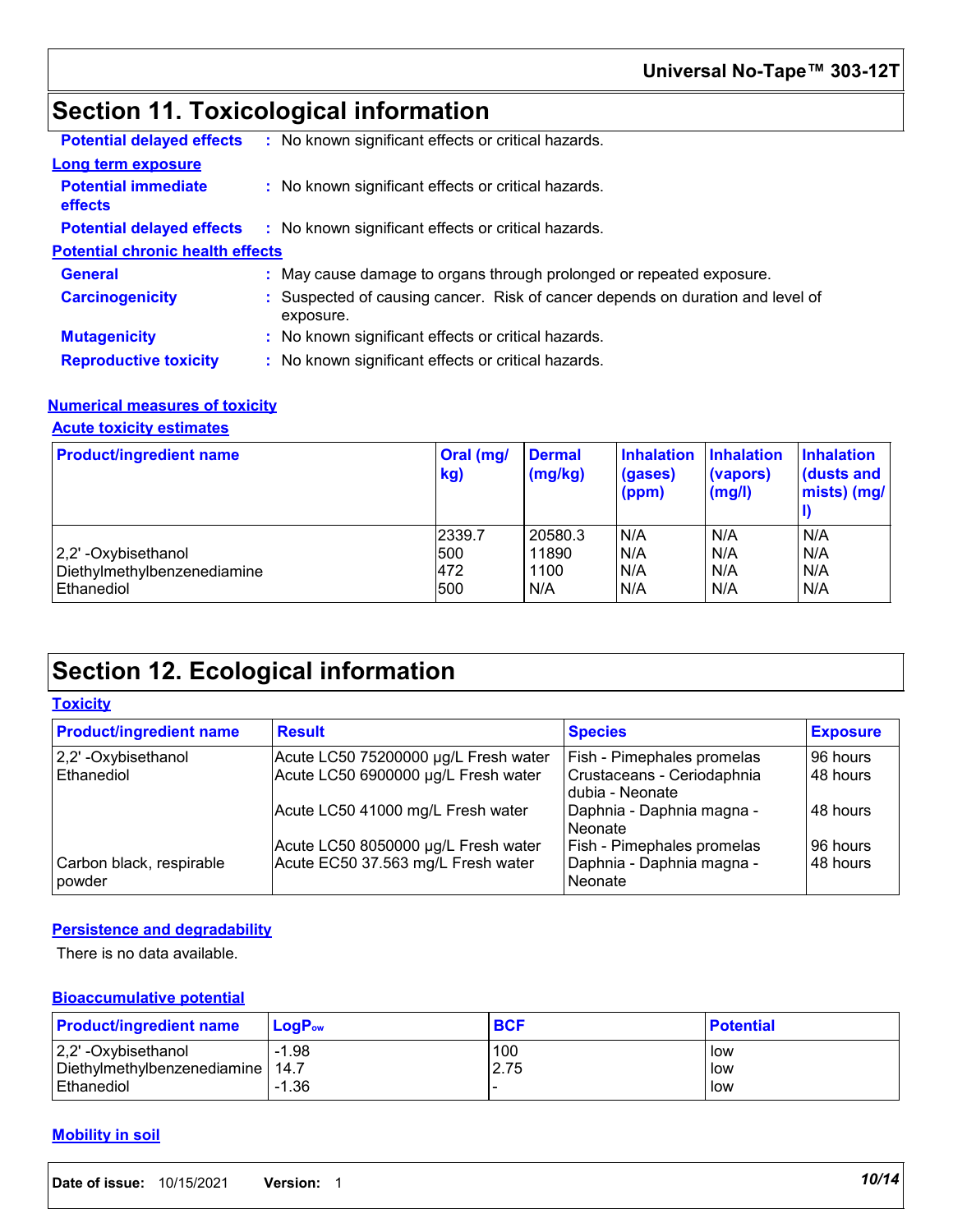## **Section 12. Ecological information**

**Soil/water partition coefficient (Koc)** 

**:** Not available.

**Other adverse effects** : No known significant effects or critical hazards.

## **Section 13. Disposal considerations**

The generation of waste should be avoided or minimized wherever possible. Disposal of this product, solutions and any by-products should comply with the requirements of environmental protection and waste disposal legislation and any regional local authority requirements. Dispose of surplus and non-recyclable products via a licensed waste disposal contractor. Waste should not be disposed of untreated to the sewer unless fully compliant with the requirements of all authorities with jurisdiction. Waste packaging should be recycled. Incineration or landfill should only be considered when recycling is not feasible. This material and its container must be disposed of in a safe way. Care should be taken when handling empty containers that have not been cleaned or rinsed out. Empty containers or liners may retain some product residues. Avoid dispersal of spilled material and runoff and contact with soil, waterways, drains and sewers. **Disposal methods :**

## **Section 14. Transport information**

|                                      | <b>DOT Classification</b>                                                                  | <b>TDG Classification</b>                                                                         | <b>IMDG</b>                                                                                       | <b>IATA</b>                                                                                              |
|--------------------------------------|--------------------------------------------------------------------------------------------|---------------------------------------------------------------------------------------------------|---------------------------------------------------------------------------------------------------|----------------------------------------------------------------------------------------------------------|
| <b>UN number</b>                     | <b>UN3082</b>                                                                              | UN3082                                                                                            | <b>UN3082</b>                                                                                     | <b>UN3082</b>                                                                                            |
| <b>UN proper</b><br>shipping name    | ENVIRONMENTALLY<br>HAZARDOUS SUBSTANCE,<br>LIQUID, N.O.S.<br>(Diethylmethylbenzenediamine) | ENVIRONMENTALLY<br><b>HAZARDOUS SUBSTANCE.</b><br>LIQUID, N.O.S.<br>(Diethylmethylbenzenediamine) | ENVIRONMENTALLY<br><b>HAZARDOUS SUBSTANCE,</b><br>LIQUID, N.O.S.<br>(Diethylmethylbenzenediamine) | <b>ENVIRONMENTALLY</b><br><b>HAZARDOUS SUBSTANCE,</b><br>LIQUID, N.O.S.<br>(Diethylmethylbenzenediamine) |
| <b>Transport</b><br>hazard class(es) | 9<br>$\bigstar$                                                                            | 9<br>$\bigstar$                                                                                   | 9<br>$\bigstar$                                                                                   | 9<br>$\bigstar$                                                                                          |
| <b>Packing group</b>                 | $\mathbf{III}$                                                                             | Ш                                                                                                 | $\mathbf{III}$                                                                                    | $\mathbf{III}$                                                                                           |
| <b>Environmental</b><br>hazards      | Yes.                                                                                       | Yes.                                                                                              | Yes.                                                                                              | Yes.                                                                                                     |

171 **AERG :**

| : Non-bulk packages of this product are not regulated as hazardous materials unless<br>transported by inland waterway. This product is not regulated as a hazardous material<br>when transported in sizes of $\leq 5$ L or $\leq 5$ kg, provided the packagings meet the general<br>provisions of §§ 173.24 and 173.24a. |
|--------------------------------------------------------------------------------------------------------------------------------------------------------------------------------------------------------------------------------------------------------------------------------------------------------------------------|
| : Product classified as per the following sections of the Transportation of Dangerous<br>Goods Regulations: 2.43-2.45 (Class 9), 2.7 (Marine pollutant mark).<br>Non-bulk packages of this product are not regulated as dangerous goods when<br>transported by road or rail.                                             |
| : This product is not regulated as a dangerous good when transported in sizes of $\leq 5$ L or<br>$\leq$ 5 kg, provided the packagings meet the general provisions of 4.1.1.1, 4.1.1.2 and<br>4.1.1.4 to 4.1.1.8.                                                                                                        |
|                                                                                                                                                                                                                                                                                                                          |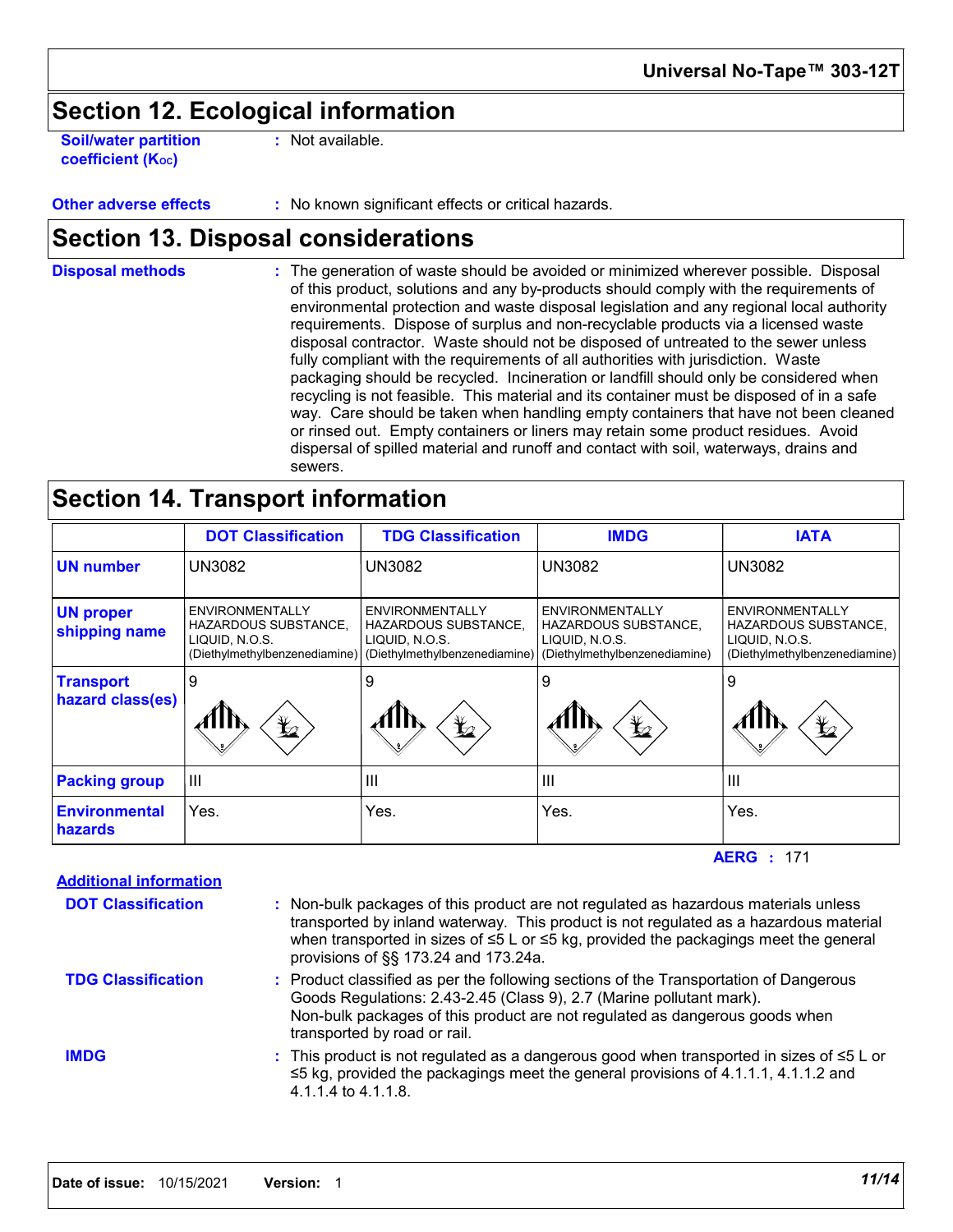# **Section 14. Transport information**

| <b>IATA</b>                                                               | : This product is not regulated as a dangerous good when transported in sizes of $\leq 5$ L or<br>$\leq$ 5 kg, provided the packagings meet the general provisions of 5.0.2.4.1, 5.0.2.6.1.1 and<br>5.0.2.8                                     |
|---------------------------------------------------------------------------|-------------------------------------------------------------------------------------------------------------------------------------------------------------------------------------------------------------------------------------------------|
|                                                                           | Special precautions for user : Transport within user's premises: always transport in closed containers that are<br>upright and secure. Ensure that persons transporting the product know what to do in the<br>event of an accident or spillage. |
| <b>Transport in bulk according : Not available.</b><br>to IMO instruments |                                                                                                                                                                                                                                                 |

## **Section 15. Regulatory information**

| <b>U.S. Federal regulations</b>                                                   | : TSCA 5(a)2 final significant new use rules: 2-Methoxyethanol<br>TSCA 8(a) PAIR: Acetaldehyde |  |
|-----------------------------------------------------------------------------------|------------------------------------------------------------------------------------------------|--|
|                                                                                   | TSCA 8(a) CDR Exempt/Partial exemption: Not determined                                         |  |
|                                                                                   | Clean Water Act (CWA) 311: Aniline; Acetaldehyde                                               |  |
| <b>Clean Air Act Section 112</b><br>(b) Hazardous Air<br><b>Pollutants (HAPs)</b> | : Listed                                                                                       |  |
| <b>Clean Air Act Section 602</b><br><b>Class I Substances</b>                     | : Not listed                                                                                   |  |
| <b>Clean Air Act Section 602</b><br><b>Class II Substances</b>                    | : Not listed                                                                                   |  |
| <b>DEA List I Chemicals</b><br>(Precursor Chemicals)                              | : Not listed                                                                                   |  |
| <b>DEA List II Chemicals</b><br><b>(Essential Chemicals)</b>                      | : Not listed                                                                                   |  |
| <b>SARA 302/304</b>                                                               |                                                                                                |  |
| <b>Composition/information on ingredients</b>                                     |                                                                                                |  |
|                                                                                   | <b>SARA 302 TDO</b><br><b>SARA 304 RO</b>                                                      |  |

|                                               |                                                                                                                                                       |            | <b>SARA 302 TPQ</b> |           | <b>SARA 304 RQ</b> |           |
|-----------------------------------------------|-------------------------------------------------------------------------------------------------------------------------------------------------------|------------|---------------------|-----------|--------------------|-----------|
| <b>Name</b>                                   | $\frac{9}{6}$                                                                                                                                         | <b>EHS</b> | (lbs)               | (gallons) | (lbs)              | (gallons) |
| Aniline                                       | < 0.01                                                                                                                                                | Yes.       | 1000                | 117.6     | 5000               | 587.9     |
| <b>SARA 304 RQ</b>                            | : 100000000 lbs / 45400000 kg [11125613.3 gal / 42115027.8 L]                                                                                         |            |                     |           |                    |           |
| <b>SARA 311/312</b>                           |                                                                                                                                                       |            |                     |           |                    |           |
| <b>Classification</b>                         | : SERIOUS EYE DAMAGE/ EYE IRRITATION - Category 2A<br>CARCINOGENICITY - Category 2<br>SPECIFIC TARGET ORGAN TOXICITY (REPEATED EXPOSURE) - Category 2 |            |                     |           |                    |           |
| <b>Composition/information on ingredients</b> |                                                                                                                                                       |            |                     |           |                    |           |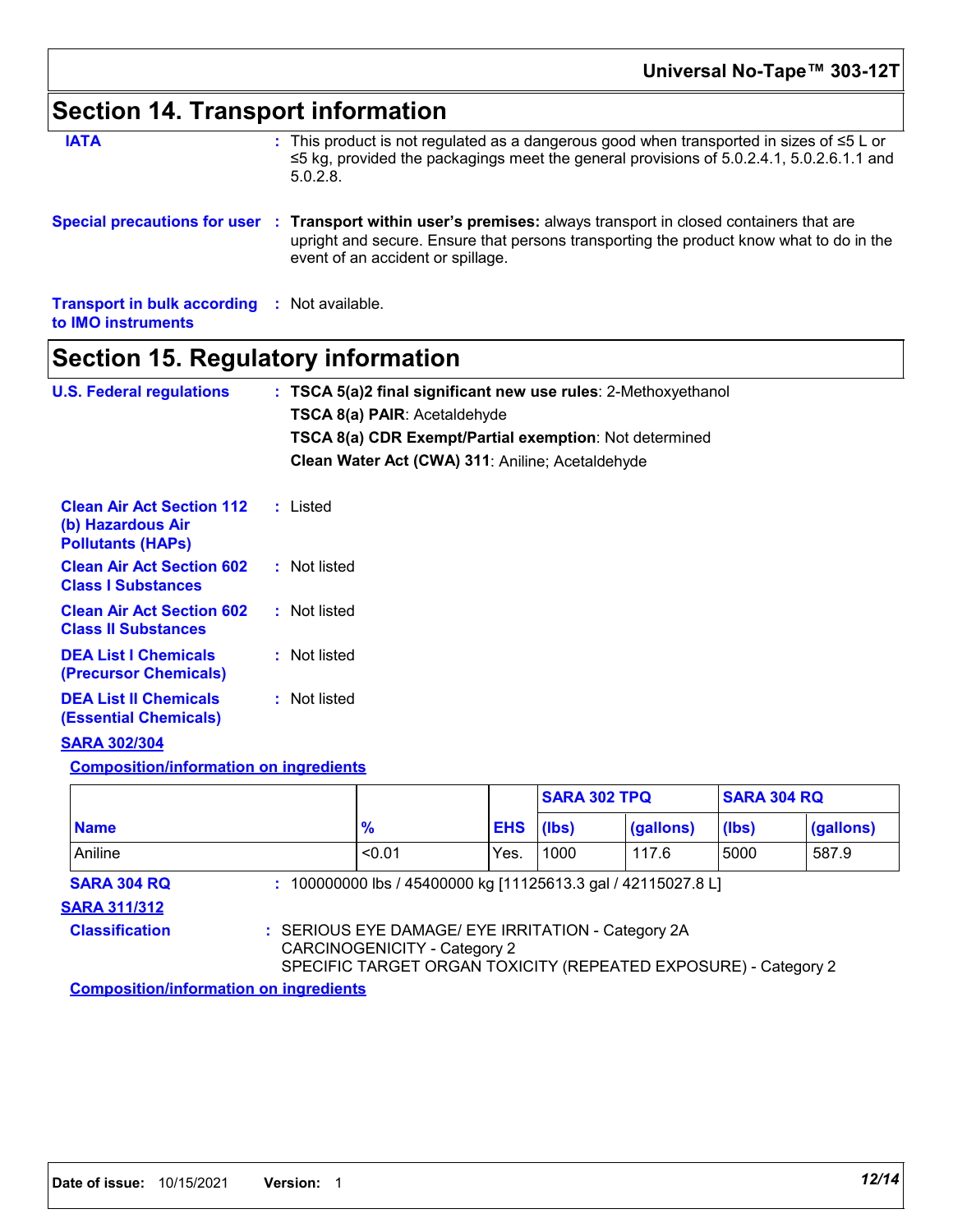## **Section 15. Regulatory information**

| <b>Name</b>                     | %              | <b>Classification</b>                                                                                                                                                                                                     |
|---------------------------------|----------------|---------------------------------------------------------------------------------------------------------------------------------------------------------------------------------------------------------------------------|
| 2,2' - Oxybisethanol            | $≥10 - ≤14$    | ACUTE TOXICITY (oral) - Category 4<br>SERIOUS EYE DAMAGE/ EYE IRRITATION - Category 2B                                                                                                                                    |
| Diethylmethylbenzenediamine     | $≥5 - ≤6.2$    | <b>ACUTE TOXICITY (oral) - Category 4</b><br><b>ACUTE TOXICITY (dermal) - Category 4</b><br>SERIOUS EYE DAMAGE/ EYE IRRITATION - Category 2A<br>SPECIFIC TARGET ORGAN TOXICITY (REPEATED<br><b>EXPOSURE) - Category 2</b> |
| Ethanediol                      | ≥1 - ≤3        | <b>ACUTE TOXICITY (oral) - Category 4</b><br>SERIOUS EYE DAMAGE/ EYE IRRITATION - Category 2A                                                                                                                             |
| Carbon black, respirable powder | $\geq 0.3 - 1$ | <b>CARCINOGENICITY - Category 2</b>                                                                                                                                                                                       |

### **SARA 313**

|                                           | <b>Product name</b> | <b>CAS number</b> | $\frac{9}{6}$ |
|-------------------------------------------|---------------------|-------------------|---------------|
| <b>Form R - Reporting</b><br>requirements | Ethanediol          | $107 - 21 - 1$    | 21 - ≤3       |
| <b>Supplier notification</b>              | Ethanediol          | $107 - 21 - 1$    | 21 - ≤3       |

SARA 313 notifications must not be detached from the SDS and any copying and redistribution of the SDS shall include copying and redistribution of the notice attached to copies of the SDS subsequently redistributed.

### **State regulations**

- **Massachusetts :** The following components are listed: Ethanediol **New York :** The following components are listed: Ethanediol **New Jersey :** The following components are listed: Ethanediol; Carbon black, respirable powder **Pennsylvania 1993 :** The following components are listed: 2,2' -Oxybisethanol; Oxydipropanol; Ethanediol
	-

### **California Prop. 65**

**A** WARNING: This product can expose you to chemicals including Carbon black, respirable powder, Aniline, 1,4-Dioxane and Acetaldehyde, which are known to the State of California to cause cancer, and Ethanediol and 2-Methoxyethanol, which are known to the State of California to cause birth defects or other reproductive harm. For more information go to www.P65Warnings.ca.gov.

| <b>Ingredient name</b>          | No significant risk<br><b>level</b> | <b>Maximum</b><br>acceptable dosage<br><b>level</b> |
|---------------------------------|-------------------------------------|-----------------------------------------------------|
| Ethanediol                      |                                     | Yes.                                                |
| Carbon black, respirable powder |                                     |                                                     |
| Aniline                         | Yes.                                |                                                     |
| 1,4-Dioxane                     | Yes.                                |                                                     |
| 2-Methoxyethanol                |                                     | Yes.                                                |
| Acetaldehyde                    | Yes.                                |                                                     |

### **Canadian lists**

- 
- **Canadian NPRI :** The following components are listed: Ethylene glycol
- 
- **CEPA Toxic substances :** None of the components are listed.

### **International regulations**

### **Chemical Weapon Convention List Schedules I, II & III Chemicals**

### Not listed.

### **Montreal Protocol**

### Not listed.